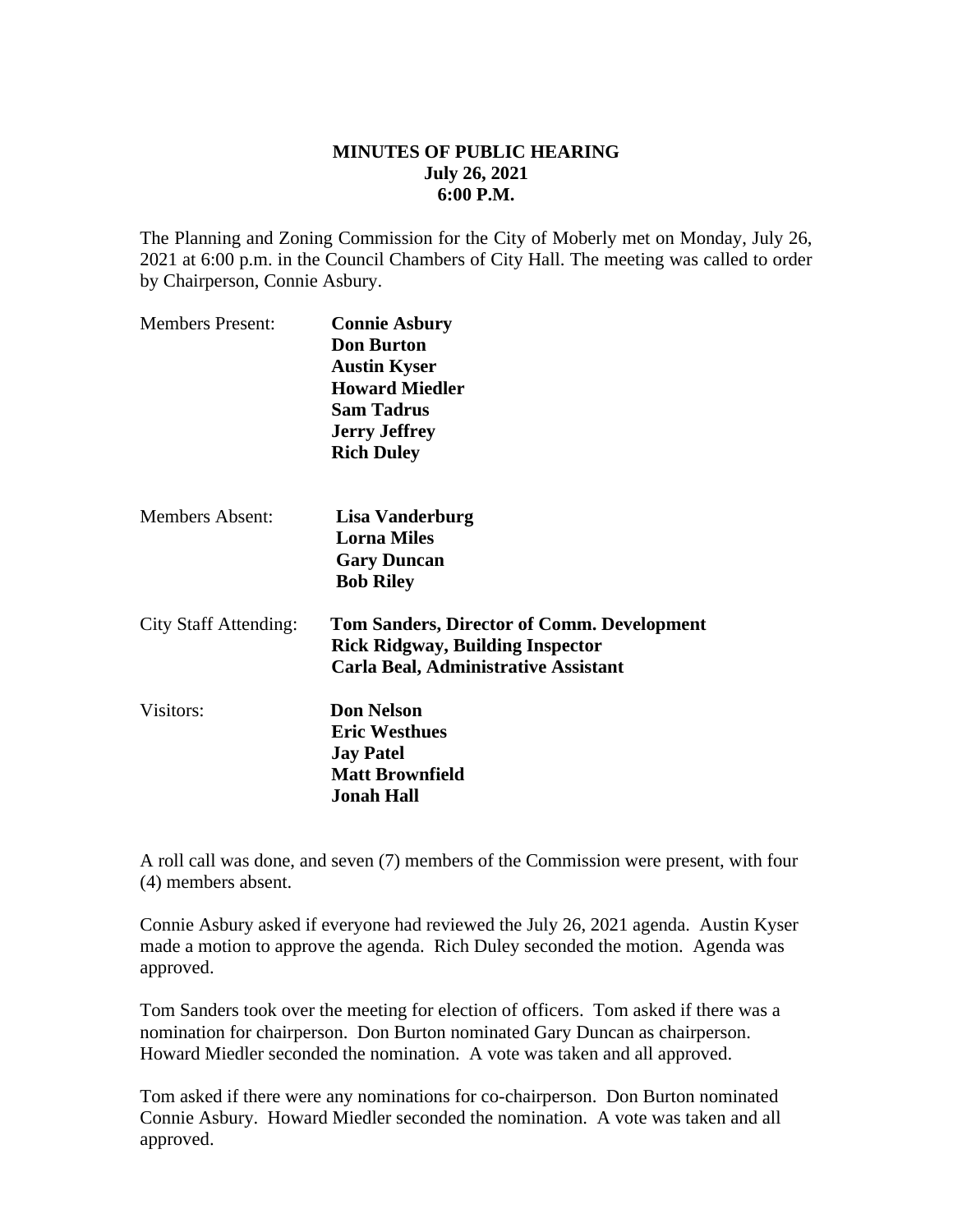Tom asked if there was a nomination for secretary. Don Burton nominated Austin Kyser. Howard Miedler seconded the nomination. A vote was taken and all approved.

The meeting was turned back over to Connie Asbury as Gary Duncan was not present.

Connie Asbury asked if everyone had reviewed the April 26, 2021 minutes. Austin Kyser made a motion to approve the minutes. Howard Miedler seconded the motion. Minutes were approved.

Connie Asbury read the first item on the agenda; an application for a site plan review submitted by Don Nelson for a proposed private storage facility located at 101 W Carpenter St. This location is currently zoned B-3 (General Commercial District). Connie asked if there was anyone present to answer questions on this item. Don Nelson came to the podium and explained he wants to build a private personal storage facility (40'X60') located at 101 W Carpenter St. Connie Asbury asked if he was just building one building and Don stated yes just one building. Rich Duley asked if sidewalks were required. Tom stated they are. Don Burton asked how wide the sidewalk would have to be. Tom stated most are 5' wide, but they would look at the existing sidewalk and meet those. There was a brief discussion.

Connie asked if there was anyone else in the audience with question, there being none, Rich Duley made a motion to approve this request. Don Burton seconded the motion. All approved.

Connie Asbury read the second item on the agenda; an application a site plan application submitted by Eric Westhues on behalf of Jay Patel for a proposed medical marijuana cultivation located at 1420 Becflo Dr. This location is currently zoned M-1 (Industrial District). Connie asked if there was anyone present to answer questions on this item. Eric Westhues and Jay Patel came to the podium and explained they are wanting to build a medical marijuana cultivation indoor facility. Connie Asbury asked if they would be growing in dirt or water. Jay stated they would not be growing in dirt or water; he explained the process that the plants would be grown in. Sam Tadrus asked if they would be processing, and Jay stated he does not have a license to process. Don Burton asked if they would have a fire prevention system and Jay stated they would. Connie asked if they would be hiring local people and Jay stated yes, approximately 75 employees. There was a brief discussion.

Connie asked if there was anyone in the audience with questions, Matt Brownfield asked about fencing and lighting on the property. Jay stated there would be an 8' fence around the perimeter of the property and a security guard. Connie Asbury asked if 8' fence was allowed, and Tom Sanders stated there are permitted in an Industrial District. Eric Westhues stated there would be wall pack lights on the building.

Connie asked if there was anyone in the audience with questions, there being none. Don Burton made a motion to approve this request. Rich Duley seconded the motion. Sam Tadrus abstained. Remaining members approved.